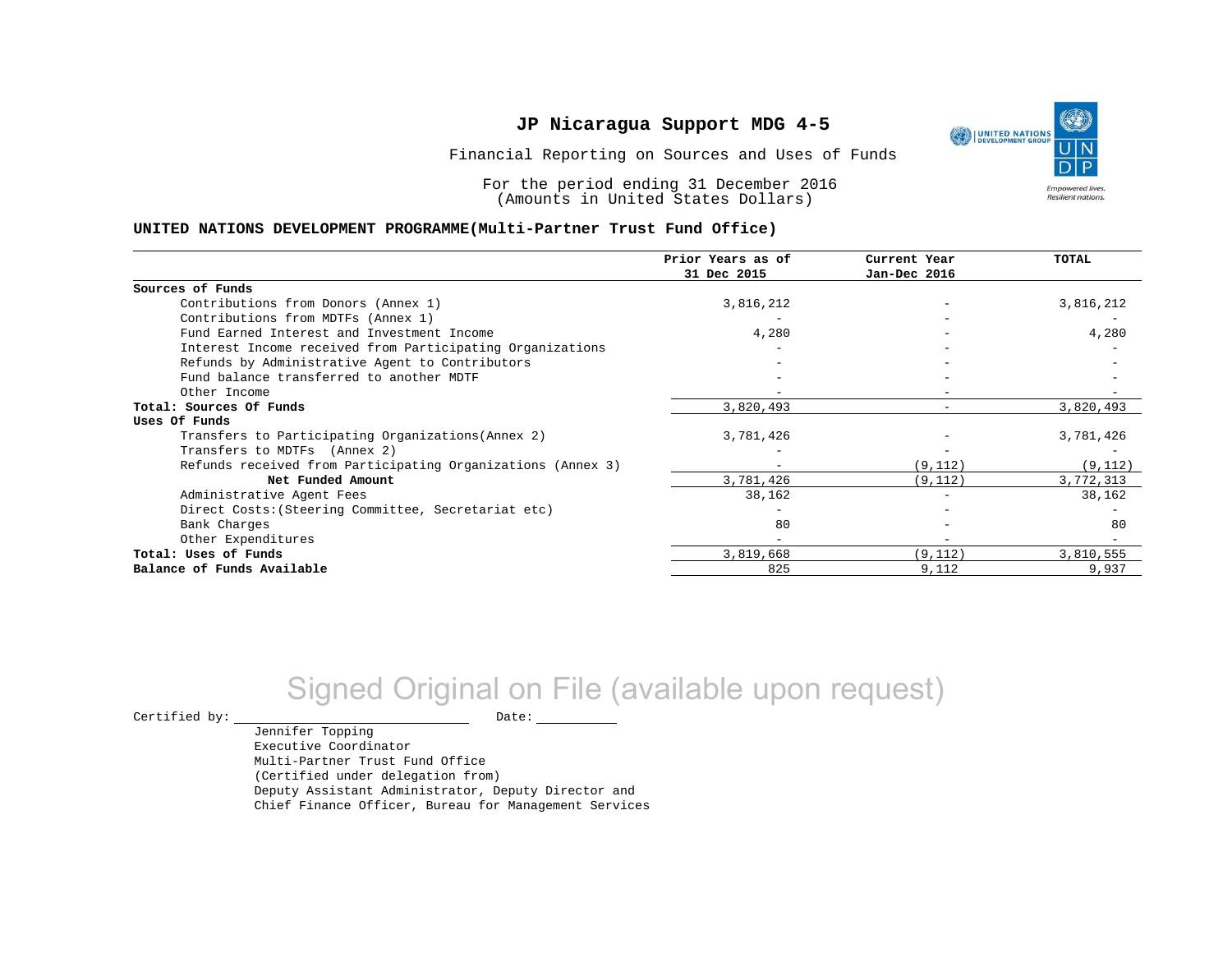

Financial Reporting on Sources and Uses of Funds

For the period ending 31 December 2016 (Amounts in United States Dollars)

#### **UNITED NATIONS DEVELOPMENT PROGRAMME(Multi-Partner Trust Fund Office)**

**Annex - 1: Contributions**

|                          | Prior Years as of | Current Year             | TOTAL     |
|--------------------------|-------------------|--------------------------|-----------|
|                          | 31 Dec 2015       | Jan-Dec 2016             |           |
| From Contributors        |                   |                          |           |
| GOVERNMENT OF LUXEMBOURG | 3,816,212         | $\overline{\phantom{0}}$ | 3,816,212 |
| Total: Contributions     | 3,816,212         | $-$                      | 3,816,212 |

## Signed Original on File (available upon request)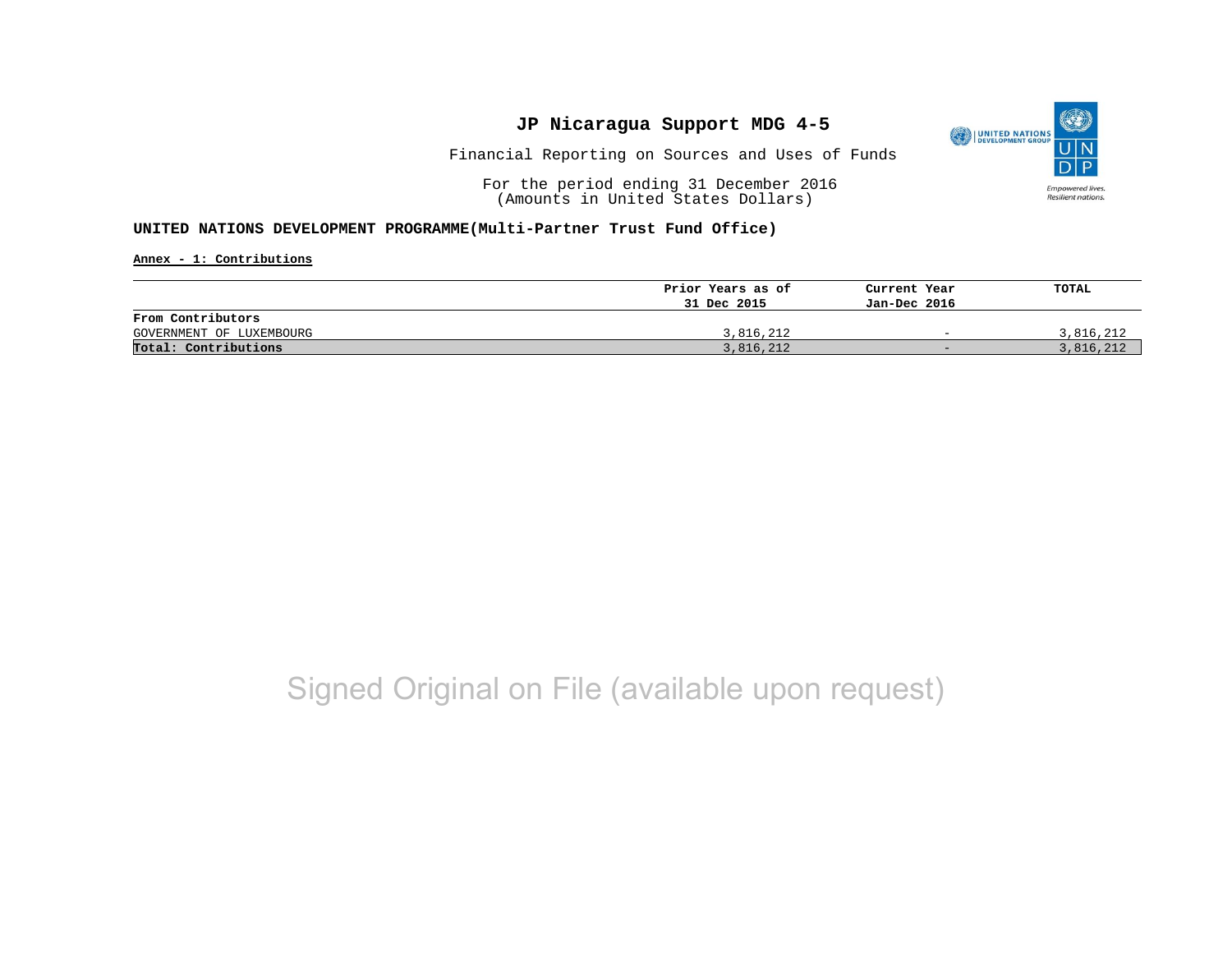

Financial Reporting on Sources and Uses of Funds

For the period ending 31 December 2016 (Amounts in United States Dollars)

#### **UNITED NATIONS DEVELOPMENT PROGRAMME(Multi-Partner Trust Fund Office)**

**Annex - 2: Transfers**

| Prior Years as of<br>31 Dec 2015 | Current Year<br>Jan-Dec 2016 | TOTAL     |
|----------------------------------|------------------------------|-----------|
|                                  |                              |           |
|                                  |                              |           |
|                                  |                              |           |
| 2,291,212                        | $\qquad \qquad -$            | 2,291,212 |
| 883,017                          | $\overline{\phantom{0}}$     | 883,017   |
| 607,197                          | $\overline{\phantom{0}}$     | 607,197   |
|                                  | $-$                          | 3,781,426 |
|                                  | 3,781,426                    |           |

## Signed Original on File (available upon request)